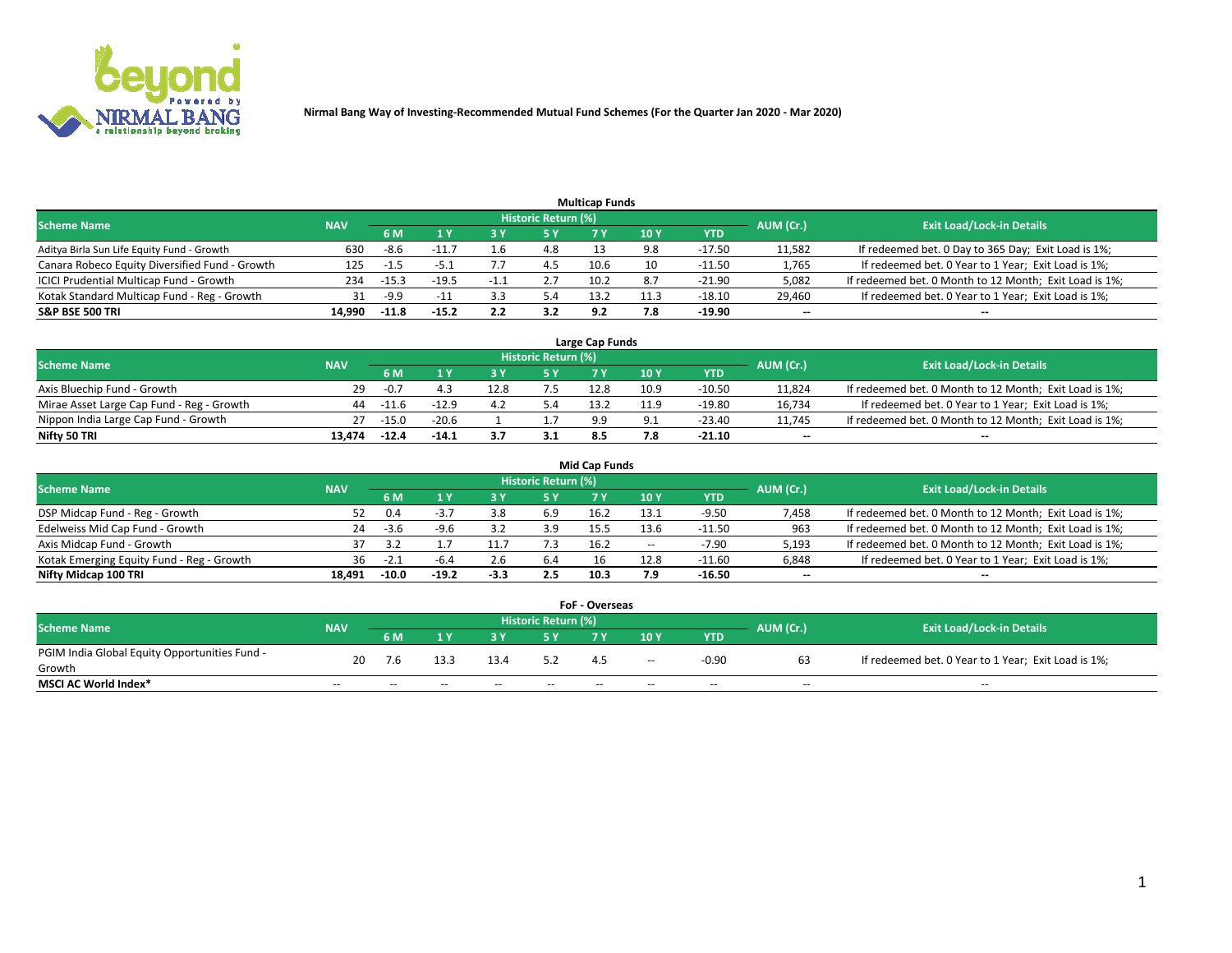

| <b>Scheme Name</b>                               | <b>NAV</b> |        |         |     | Historic Return (%) |      |      |            | AUM (Cr.)                | <b>Exit Load/Lock-in Details</b>                    |
|--------------------------------------------------|------------|--------|---------|-----|---------------------|------|------|------------|--------------------------|-----------------------------------------------------|
|                                                  |            | 5 M    |         |     | 5 Y                 |      | 10Y  | <b>YTD</b> |                          |                                                     |
| Canara Robeco Emerging Equities - Growth         | 86         | $-0.5$ | -6.8    |     |                     |      | 16.3 | -10.90     | 5,597                    | If redeemed bet. 0 Year to 1 Year; Exit Load is 1%; |
| Invesco India Growth Opportunities Fund - Growth |            |        | $-9.2$  |     | 4.8                 |      | 10.4 | -15.70     | 2,498                    | If redeemed bet. 0 Year to 1 Year; Exit Load is 1%; |
| Principal Emerging Bluechip Fund - Growth        | 94         | $-2.3$ |         |     | 6.3                 | 16.5 | 12.6 | $-12.70$   | 2,117                    | If redeemed bet. 0 Year to 1 Year; Exit Load is 1%; |
| NIFTY Large Midcap 250 TRI                       | 6.097      | -9.6   | $-14.5$ | 2.2 | 4.2                 | 11.1 |      | -17.80     | $\overline{\phantom{a}}$ | $- -$                                               |

| <b>Focused Funds</b>             |            |         |         |      |                     |      |       |          |           |                                                        |  |  |  |
|----------------------------------|------------|---------|---------|------|---------------------|------|-------|----------|-----------|--------------------------------------------------------|--|--|--|
| <b>Scheme Name</b>               | <b>NAV</b> |         |         |      | Historic Return (%) |      |       |          |           | <b>Exit Load/Lock-in Details</b>                       |  |  |  |
|                                  |            | 6 M     |         |      |                     |      | 10 Y  | YTD      | AUM (Cr.) |                                                        |  |  |  |
| Axis Focused 25 Fund - Growth    |            | 0.4     | 2.8     | 10.5 | 8.2                 | 12.9 | $- -$ | $-10.90$ | 9,764     | If redeemed bet. 0 Month to 12 Month; Exit Load is 1%; |  |  |  |
| SBI Focused Equity Fund - Growth | 135        | - 11    | -0.4    | 9 R  |                     |      | 14.7  | $-11.90$ | 8.264     | If redeemed bet. 0 Year to 1 Year; Exit Load is 1%;    |  |  |  |
| <b>S&amp;P BSE 500 TRI</b>       | 14.990     | $-11.8$ | $-15.2$ |      |                     | ດ າ  | 7.8   | -19.90   | $\sim$    | $- -$                                                  |  |  |  |

| <b>Small Cap Funds</b>                         |            |         |         |                     |           |       |       |            |                          |                                                     |  |  |  |  |
|------------------------------------------------|------------|---------|---------|---------------------|-----------|-------|-------|------------|--------------------------|-----------------------------------------------------|--|--|--|--|
| <b>Scheme Name</b>                             | <b>NAV</b> |         |         | Historic Return (%) |           |       |       |            |                          | <b>Exit Load/Lock-in Details</b>                    |  |  |  |  |
|                                                |            | 6 M     |         |                     | <b>5Y</b> |       | 10Y   | <b>YTD</b> | AUM (Cr.)                |                                                     |  |  |  |  |
| Franklin India Smaller Companies Fund - Growth | 42         | -11.7   | $-21.8$ | $-4.5$              | 1.6       | 14.5  | 12.5  | $-15.20$   | 6,628                    | If redeemed bet. 0 Year to 1 Year; Exit Load is 1%; |  |  |  |  |
| HDFC Small Cap Fund - Growth                   | 32         | -15.6   | $-27$   | 0.5                 | 4.2       | 11.2  | 9.1   | $-16.30$   | 9,154                    | If redeemed bet. 0 Year to 1 Year; Exit Load is 1%; |  |  |  |  |
| L&T Emerging Businesses Fund - Reg - Growth    | 19         | $-13.9$ | $-24.4$ | -1.,                |           | $- -$ | $- -$ | -17.50     | 5,606                    | If redeemed bet. 0 Year to 1 Year; Exit Load is 1%; |  |  |  |  |
| SBI Small Cap Fund - Growth                    | 49         | $-1.5$  |         |                     | 10.2      | 21.5  | 16.8  | $-8.30$    | 3,476                    | If redeemed bet. 0 Year to 1 Year; Exit Load is 1%; |  |  |  |  |
| Nifty Smallcap 100 TRI                         | 5.753      | $-15.8$ | $-28.1$ | -9.9                | $-3.2$    |       |       | $-19.70$   | $\overline{\phantom{a}}$ | $- -$                                               |  |  |  |  |

## **ELSS Schemes (Tax Saving u/s 80-C)**

| <b>Scheme Name</b>                           | <b>NAV</b> |         |                           | <b>Historic Return (%)</b> |                       |                          |      |          | AUM (Cr.) | <b>Exit Load/Lock-in Details</b> |
|----------------------------------------------|------------|---------|---------------------------|----------------------------|-----------------------|--------------------------|------|----------|-----------|----------------------------------|
|                                              |            | 6 M     | $\mathbf{A}$ $\mathbf{V}$ | 3 Y                        | <b>5Y</b>             | 7 Y                      | 10Y  | YTD      |           |                                  |
| Aditya Birla Sun Life Tax Relief 96 - Growth | 28         | $-4.1$  | $-9.7$                    |                            | 4.9                   | 13.8                     | 10.2 | $-12.60$ | 10,073    | Nil                              |
| Axis Long Term Equity Fund - Growth          | 44         | 0.2     | כ. ב                      | 10.2                       | 6.8                   | 17.1                     | 15.4 | $-10.30$ | 21,659    | Nil                              |
| Canara Robeco Equity Tax Saver Fund - Growth | 61         | - 11    |                           |                            | 4.7                   |                          | 10.4 | $-11.00$ | 1,036     | Nil                              |
| Invesco India Tax Plan - Growth              | 46         | $-4.4$  | $-7.9$                    |                            | $\overline{ }$<br>4.1 | 13.2                     | 11.6 | $-14.00$ | 1,028     | Nil                              |
| Mirae Asset Tax Saver Fund - Reg - Growth    | 15         | $-10.9$ | $-11.4$                   |                            | $\sim$ $\sim$         | $\overline{\phantom{a}}$ | --   | $-19.60$ | 3,282     | Nil                              |
| <b>S&amp;P BSE 200 TRI</b>                   | 4.847      | $-11.9$ | $-14.5$                   | 2.8                        | 3.4                   | 9.3                      |      | -20.30   | $\sim$    | $- -$                            |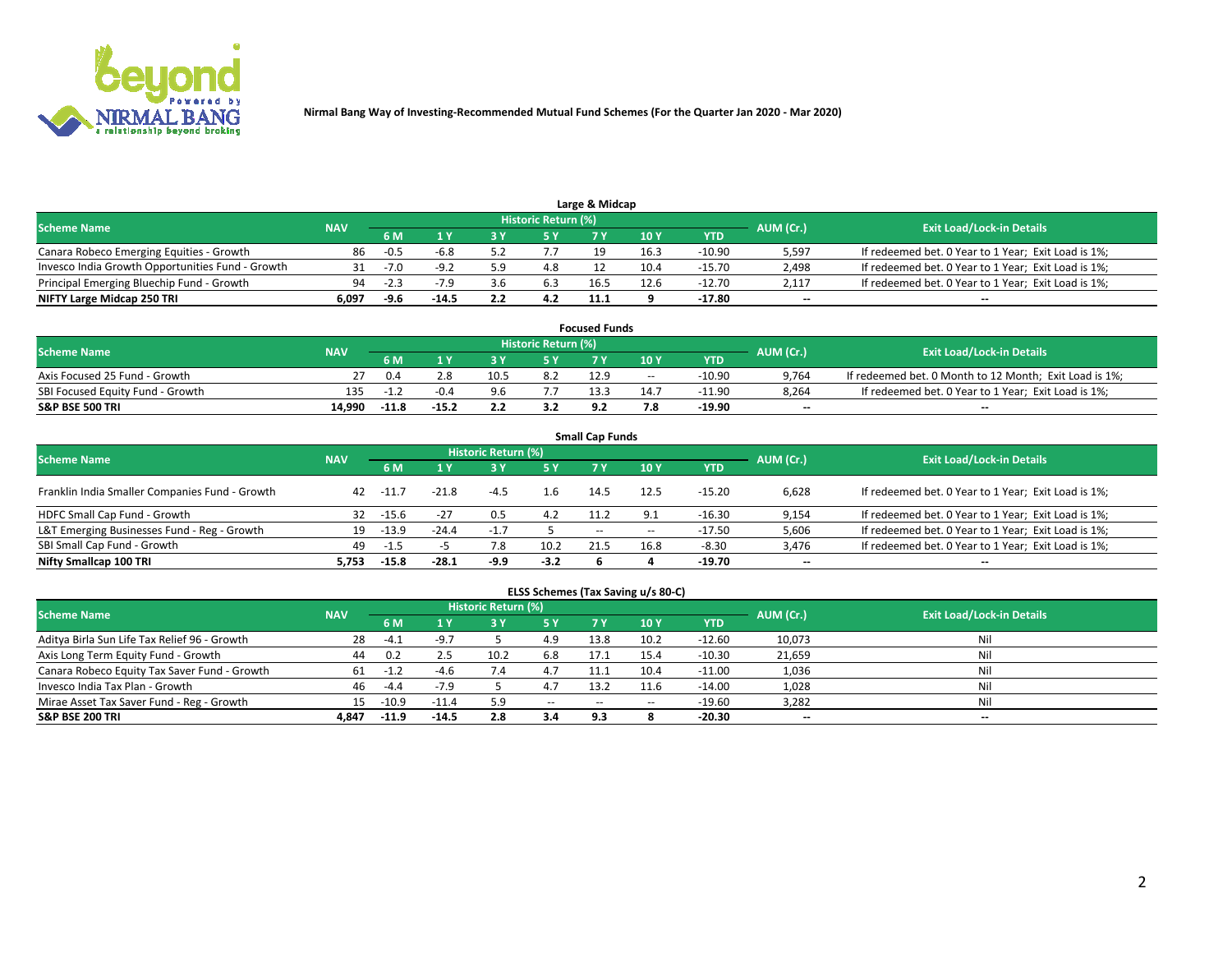

|                                           |            |         |         |                     |     | <b>Contra/Value Fund</b> |      |          |           |                                                     |
|-------------------------------------------|------------|---------|---------|---------------------|-----|--------------------------|------|----------|-----------|-----------------------------------------------------|
| <b>Scheme Name</b>                        | <b>NAV</b> |         |         | Historic Return (%) |     |                          |      |          | AUM (Cr.) | <b>Exit Load/Lock-in Details</b>                    |
|                                           |            | 6 M     |         |                     | 5 Y | 7 V                      | 10Y  | YTD      |           |                                                     |
| Kotak India EQ Contra Fund - Reg - Growth | 45         | -9.9    | $-12.1$ | 4.9                 | 4.1 | 9.8                      | 8.6  | $-17.80$ | 866       | If redeemed bet. 0 Year to 1 Year; Exit Load is 1%; |
| Invesco India Contra Fund - Growth        | 41         | -8.6    | $-13.3$ | -4.                 |     | 13.9                     | 10.8 | $-15.80$ | 4,669     | If redeemed bet. 0 Year to 1 Year; Exit Load is 1%; |
| UTI Value Opportunities Fund - Growth     | 54         | -7.5    | $-10.8$ | <u>-</u>            |     | 8.1                      |      | -16.50   | 4,403     | If redeemed bet. 0 Year to 1 Year; Exit Load is 1%; |
| Nippon India Value Fund - Growth          | 61         | $-11.7$ | $-16.2$ |                     | 2.5 | 10                       |      | -18.90   | 2,948     | If redeemed bet. 0 Year to 1 Year; Exit Load is 1%; |
| <b>S&amp;P BSE 500 TRI</b>                | 14.990     | $-11.8$ | $-15.2$ |                     | 3.2 | -9.2                     | 7.8  | -19.90   | $\sim$    | $- -$                                               |

| Sector/Thematic                                                           |            |         |         |                     |       |       |                          |            |                          |                                                        |  |  |  |
|---------------------------------------------------------------------------|------------|---------|---------|---------------------|-------|-------|--------------------------|------------|--------------------------|--------------------------------------------------------|--|--|--|
| <b>Scheme Name</b>                                                        | <b>NAV</b> |         |         | Historic Return (%) |       |       |                          |            | AUM (Cr.)                | <b>Exit Load/Lock-in Details</b>                       |  |  |  |
|                                                                           |            | 6 M     | 1 Y     | 73 Y                | 15 Y  | 7 Y   | 10Y                      | <b>YTD</b> |                          |                                                        |  |  |  |
| Canara Robeco Consumer Trends Fund - Reg -<br>Growth                      | 38         | 0.5     | $-1.9$  | 8.2                 | 7.7   | 13.7  | 13.1                     | $-11.00$   | 392                      | If redeemed bet. 0 Year to 1 Year; Exit Load is 1%;    |  |  |  |
| Mirae Asset Great Consumer Fund - Growth                                  | 32         | $-4.0$  | $-8.3$  | 8.9                 |       | 13.8  | $\overline{\phantom{a}}$ | $-14.60$   | 986                      | If redeemed bet. 0 Year to 1 Year; Exit Load is 1%;    |  |  |  |
| ICICI Prudential Technology Fund - Growth                                 | 50         | $-17.0$ | $-15.6$ |                     | 3.1   | 12.4  | 12.9                     | $-14.50$   | 388                      | If redeemed bet. 0 Day to 15 Day; Exit Load is 1%;     |  |  |  |
| Nippon India Pharma Fund - Growth                                         | 142        | $-0.9$  | $-6.5$  | 1.9                 | 0.8   | 11.5  |                          | $-6.70$    | 2,421                    | If redeemed bet. 0 Year to 1 Year; Exit Load is 1%;    |  |  |  |
| BNP Paribas India Consumption Fund - Reg - Growth                         | 12         | 3.3     | 5.6     | $- -$               | $- -$ | $- -$ | $- -$                    | $-8.50$    | 534                      | If redeemed bet. 0 Month to 12 Month; Exit Load is 1%; |  |  |  |
| ICICI Prudential Banking and Financial Services Fund -<br>Retail - Growth | 53         | $-14.4$ | $-16.4$ | 2.4                 | 6.5   | 13.4  | 13.3                     | $-24.50$   | 3,372                    | If redeemed bet. 0 Day to 15 Day; Exit Load is 1%;     |  |  |  |
| <b>S&amp;P BSE 500 TRI</b>                                                | 14.990     | $-11.8$ | $-15.2$ | 2.2                 | 3.2   | 9.2   | 7.8                      | -19.90     | $\overline{\phantom{a}}$ | $\overline{\phantom{a}}$                               |  |  |  |

| <b>Dynamic Asset Allocation Funds</b>                      |            |         |         |                     |       |       |                 |            |                          |                                                          |  |  |  |
|------------------------------------------------------------|------------|---------|---------|---------------------|-------|-------|-----------------|------------|--------------------------|----------------------------------------------------------|--|--|--|
| <b>Scheme Name</b>                                         | <b>NAV</b> |         |         | Historic Return (%) |       |       |                 |            | AUM (Cr.)                | <b>Exit Load/Lock-in Details</b>                         |  |  |  |
|                                                            |            | 6 M     |         | 3 Y                 | 5 Y   |       | 10 <sub>1</sub> | <b>YTD</b> |                          |                                                          |  |  |  |
| ICICI Prudential Balanced Advantage Fund - Reg -<br>Growth | 33         | $-6.4$  | $-5.4$  | 3.8                 | 5.2   | 9.9   | 10.3            | $-13.20$   | 28,092                   | If redeemed bet. 0 Year to 1 Year; Exit Load is 1%;      |  |  |  |
| Invesco India Dynamic Equity Fund - Growth                 | 27         | $-5.1$  | כ-      | 3.8                 | 3.7   | 10    | 8.8             | $-10.60$   | 838                      | If redeemed bet. 0 Month to 3 Month; Exit Load is 0.25%; |  |  |  |
| Nippon India Balanced Advantage Fund - Growth              | 86         | $-3.5$  | $-3.5$  | 5.1                 | 4.3   | 10.2  | 9.6             | $-8.50$    | 2,956                    | If redeemed bet. 0 Month to 12 Month; Exit Load is 1%;   |  |  |  |
| HDFC Balanced Advantage Fund - Growth                      | 159        | $-16.2$ | $-17.8$ | 1.2                 | 3.2   | 8.2   | 8.1             | $-20.90$   | 40,920                   | If redeemed bet. 0 Year to 1 Year; Exit Load is 1%;      |  |  |  |
| SBI Dynamic Asset Allocation Fund - Reg - Growth           | 12         | $-8.1$  | $-8.8$  | 3                   | $- -$ | $- -$ | --              | $-13.00$   | 614                      | If redeemed bet. 0 Month to 12 Month; Exit Load is 1%;   |  |  |  |
| NIFTY 50 Hybrid Composite Debt 65:35 Index                 | 9,175      | $-6.5$  | $-5.1$  | 5.6                 | 5.1   | 8.7   | 8.3             | $-13.20$   | $\overline{\phantom{a}}$ | --                                                       |  |  |  |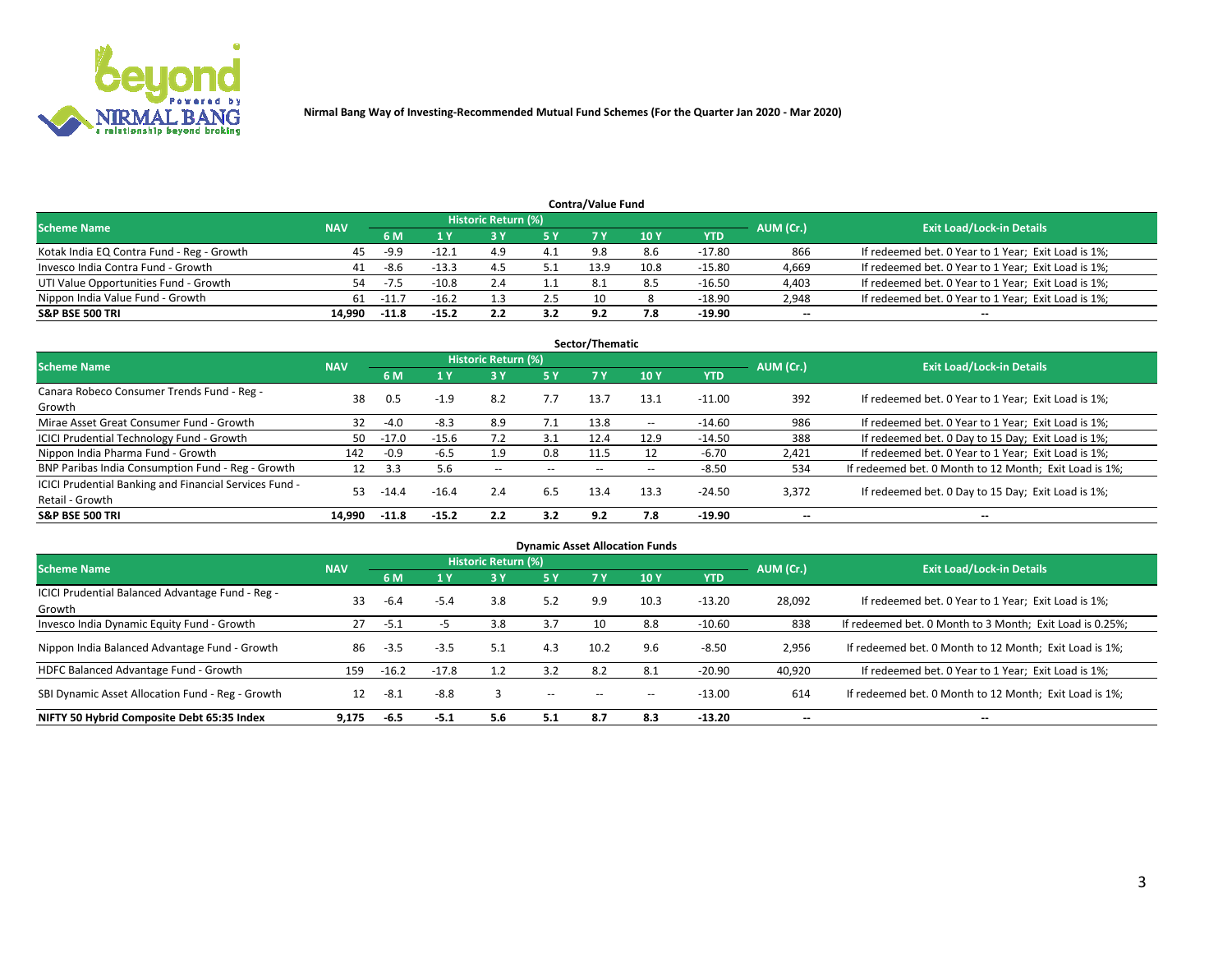

**Nirmal Bang Way of Investing-Recommended Mutual Fund Schemes (For the Quarter Jan 2020 - Mar 2020)**

| <b>Hybrid Aggressive</b>                        |            |        |        |                            |        |                          |       |          |                          |                                                        |  |  |  |  |
|-------------------------------------------------|------------|--------|--------|----------------------------|--------|--------------------------|-------|----------|--------------------------|--------------------------------------------------------|--|--|--|--|
| <b>Scheme Name</b>                              | <b>NAV</b> |        |        | <b>Historic Return (%)</b> |        |                          |       |          | AUM (Cr.)                | <b>Exit Load/Lock-in Details</b>                       |  |  |  |  |
|                                                 |            | 6 M    |        |                            |        |                          | 10Y   | YTD      |                          |                                                        |  |  |  |  |
| ICICI Prudential Equity & Debt Fund - Growth    | 114        | -11.3  | -13.1  | 0.8                        |        | 10.8                     | 10.9  | $-18.30$ | 20,611                   | If redeemed bet. 0 Year to 1 Year; Exit Load is 1%;    |  |  |  |  |
| Mirae Asset Hybrid - Equity Fund - Reg - Growth | 13         | -8.3   | $-8.5$ | 4.4                        | $\sim$ | $\overline{\phantom{a}}$ | $- -$ | -15.50   | 3,424                    | If redeemed bet. 0 Year to 1 Year; Exit Load is 1%;    |  |  |  |  |
| SBI Equity Hybrid Fund - Growth                 | 130        | $-3.3$ |        | 6.9                        | 6.2    | 12.7                     | 10.6  | -10.80   | 32,470                   | If redeemed bet. 0 Month to 12 Month; Exit Load is 1%; |  |  |  |  |
| Canara Robeco Equity Hybrid Fund - Growth       | 155        | 0.3    | -0.6   | 6.8                        | 6.3    | 12.1                     | 11.1  | $-8.00$  | 3,071                    | If redeemed bet. 0 Year to 1 Year; Exit Load is 1%;    |  |  |  |  |
| NIFTY 50 Hybrid Composite Debt 65:35 Index      | 9.175      | -6.5   | -5.1   | 5.6                        | 5.1    |                          | 8.3   | $-13.20$ | $\overline{\phantom{a}}$ | $- -$                                                  |  |  |  |  |

|                                            |            |           |                                  |                | <b>Arbitrage Fund</b> |     |            |        |                                                          |
|--------------------------------------------|------------|-----------|----------------------------------|----------------|-----------------------|-----|------------|--------|----------------------------------------------------------|
| <b>Scheme Name</b>                         | <b>NAV</b> | AUM (Cr.) | <b>Exit Load/Lock-in Details</b> |                |                       |     |            |        |                                                          |
|                                            |            | l M       | <b>M</b>                         | 1 <sub>V</sub> |                       |     | <b>YTD</b> |        |                                                          |
| IDFC Arbitrage Fund - Reg - Growth         | 25         |           |                                  |                |                       |     | 6.70       | 12,007 | If redeemed bet. 0 Month to 1 Month; Exit Load is 0.25%; |
| Kotak Equity Arbitrage Fund - Reg - Growth | 28         | -8.5      |                                  |                |                       | b.Z | 7.10       | 17,662 | If redeemed bet. 0 Day to 30 Day; Exit Load is 0.25%;    |
| Nippon India Arbitrage Fund - Growth       | 20         |           |                                  |                |                       |     | 6.80       | 10.423 | If redeemed bet. 0 Month to 1 Month; Exit Load is 0.25%; |

|                                          |            |           |                                  |                          |                          | <b>Equity Saver</b> |               |            |                          |                                                        |
|------------------------------------------|------------|-----------|----------------------------------|--------------------------|--------------------------|---------------------|---------------|------------|--------------------------|--------------------------------------------------------|
| Scheme Name                              | <b>NAV</b> | AUM (Cr.) | <b>Exit Load/Lock-in Details</b> |                          |                          |                     |               |            |                          |                                                        |
|                                          |            | 6 M       |                                  |                          | 5 Y                      |                     | $\sqrt{10}$ Y | <b>YTD</b> |                          |                                                        |
| Axis Equity Saver Fund - Reg - Growth    |            | $-1$      |                                  | 6.2                      | $\sim$                   | $-$                 | $- -$         | $-5.50$    | 793                      | If redeemed bet. 0 Month to 12 Month; Exit Load is 1%; |
| Kotak Equity Savings Fund - Reg - Growth |            | $-1.8$    | -0.8                             |                          | 5.6                      | $- -$               | $- -$         | $-6.50$    | 1.712                    | If redeemed bet. 0 Year to 1 Year; Exit Load is 1%;    |
| CRISIL Hybrid 50+50 - Moderate Index*    |            | $- -$     | $-$                              | $\overline{\phantom{a}}$ | $\overline{\phantom{a}}$ | $\sim$              | --            | $\sim$     | $\overline{\phantom{a}}$ | $- -$                                                  |

| <b>Liquid Funds</b>              |            |      |     |                            |     |                          |            |                 |           |                                  |  |  |  |  |
|----------------------------------|------------|------|-----|----------------------------|-----|--------------------------|------------|-----------------|-----------|----------------------------------|--|--|--|--|
| Scheme Name                      | <b>NAV</b> |      |     | <b>Historic Return (%)</b> |     |                          | <b>YTM</b> | Avg             | AUM (Cr.) | <b>Exit Load/Lock-in Details</b> |  |  |  |  |
|                                  |            | 1 W. | 2 W | 1 M                        | 3M  | 1 Y                      |            | <b>Maturity</b> |           |                                  |  |  |  |  |
| Axis Liquid Fund - Growth        | 2,186      | 6.0  |     |                            | 5.3 |                          | 5.38       | $\sim$          | 30,919    | *Ref Footnote                    |  |  |  |  |
| IDFC Cash Fund - Reg - Growth    | 2.383      |      |     |                            | 5.1 |                          | 5.34       | 0.08            | 9,121     | *Ref Footnote                    |  |  |  |  |
| Kotak Liquid Fund - Reg - Growth | 3,988      |      |     |                            | 5.2 |                          |            | $ -$            | 25,945    | *Ref Footnote                    |  |  |  |  |
| <b>CRISIL Liquid Fund Index</b>  | $\sim$     | 4.9  | 5.9 |                            | 5.6 | $\overline{\phantom{a}}$ | $-$        | $\sim$          | $\sim$    | $\sim$                           |  |  |  |  |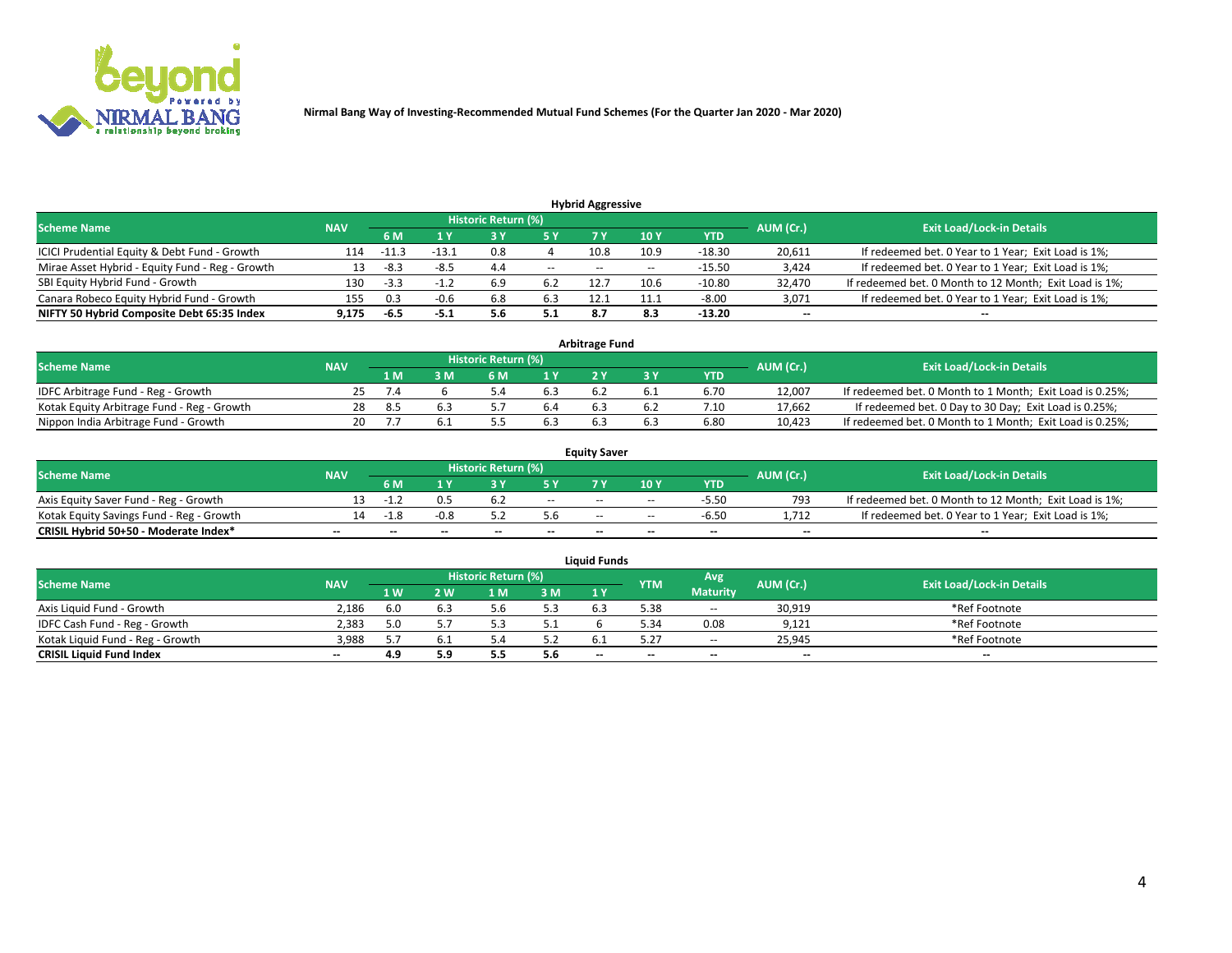

**Nirmal Bang Way of Investing-Recommended Mutual Fund Schemes (For the Quarter Jan 2020 - Mar 2020)**

| <b>Ultra Short Fund</b>                       |            |      |      |                     |       |       |            |                 |           |                                  |  |  |  |  |
|-----------------------------------------------|------------|------|------|---------------------|-------|-------|------------|-----------------|-----------|----------------------------------|--|--|--|--|
| <b>Scheme Name</b>                            | <b>NAV</b> |      |      | Historic Return (%) |       |       | <b>YTM</b> | Avg             | AUM (Cr.) | <b>Exit Load/Lock-in Details</b> |  |  |  |  |
|                                               |            | 1 M  | 3 M  | 6 M                 | 1 Y   | 3 Y   |            | <b>Maturity</b> |           |                                  |  |  |  |  |
| IDFC Ultra Short Term Fund - Reg - Growth     |            | -4.6 | 5.6  | 6.2                 | 7.5   | $- -$ | 5.88       | 0.43            | 5,798     | Nil                              |  |  |  |  |
| Sundaram Ultra Short Term Fund - Reg - Growth | 10         | 4.0  |      |                     | $- -$ | --    | 5.75       | $- -$           | 335       | Nil                              |  |  |  |  |
| L&T Ultra Short Term Fund - Growth            |            | -4.6 |      |                     |       |       | 5.82       | 0.41            | 2,786     | Nil                              |  |  |  |  |
| <b>NIFTY Ultra Short Duration Debt Index</b>  | 4.047      |      | -6.1 | 6.4                 | 7.5   |       | $\sim$     | $\sim$          | $\sim$    | $- -$                            |  |  |  |  |

| <b>Money Market Fund</b>                         |            |     |     |                     |        |    |                          |                 |           |                                  |  |  |  |
|--------------------------------------------------|------------|-----|-----|---------------------|--------|----|--------------------------|-----------------|-----------|----------------------------------|--|--|--|
| <b>Scheme Name</b>                               | <b>NAV</b> |     |     | Historic Return (%) |        |    | <b>YTM</b>               | 'Avg            | AUM (Cr.) | <b>Exit Load/Lock-in Details</b> |  |  |  |
|                                                  |            | 1 M | 3 M | 6 M                 | 1 Y    | 3Y |                          | <b>Maturity</b> |           |                                  |  |  |  |
| Aditya Birla Sun Life Money Manager Fund - Reg - | 268        |     |     | 6.3                 |        |    |                          | $\sim$          | 13,471    | Nil                              |  |  |  |
| Growth                                           |            |     |     |                     |        |    |                          |                 |           |                                  |  |  |  |
| Franklin India Savings Fund - Growth             |            |     | 5.b | 6.3                 | 7.9    |    |                          | $\sim$          | 4,568     | Nil                              |  |  |  |
| Nippon India Money Market Fund - Growth          | 3,022      |     | 5.8 | 6.3                 | 7.6    |    | 5.81                     | $-$             | 5,827     | Nil                              |  |  |  |
| <b>CRISIL Liquid Fund Index</b>                  | $- -$      |     | 5.6 |                     | $\sim$ | -- | $\overline{\phantom{a}}$ | $\sim$          | $\sim$    | $\sim$                           |  |  |  |

| <b>Short Term Fund</b>                          |            |        |     |                     |     |           |            |                 |           |                                  |  |  |  |  |
|-------------------------------------------------|------------|--------|-----|---------------------|-----|-----------|------------|-----------------|-----------|----------------------------------|--|--|--|--|
| <b>Scheme Name</b>                              | <b>NAV</b> |        |     | Historic Return (%) |     |           | <b>YTM</b> | Avg             | AUM (Cr.) | <b>Exit Load/Lock-in Details</b> |  |  |  |  |
|                                                 |            | 1 M    | 3 M | 6 M                 | 1Y  | <b>3Y</b> |            | <b>Maturity</b> |           |                                  |  |  |  |  |
| Axis Short Term Fund - Growth                   | 22.        | $-1.6$ |     |                     | 9.4 |           | 6.63       | $-$             | 5,398     | Nil                              |  |  |  |  |
| HDFC Short Term Debt Fund - Growth              | 23         | $-0.3$ | 9.2 | 8.5                 | 9.7 |           | 6.85       | 2.94            | 12,216    | Nil                              |  |  |  |  |
| IDFC Bond Fund - Short Term Plan - Reg - Growth | 41         | $-3.7$ | 6.8 |                     |     |           | 6.42       | 2.07            | 12,341    | Nil                              |  |  |  |  |
| Kotak Bond Short Term Fund - Reg - Growth       | 38         |        | 8.9 |                     | 9.4 |           | 6.88       | $\sim$          | 11,560    | Nil                              |  |  |  |  |
| L&T Short Term Bond Fund - Reg - Growth         |            |        | 7.8 |                     |     |           | 6.29       | 2.18            | 5,190     | Nil                              |  |  |  |  |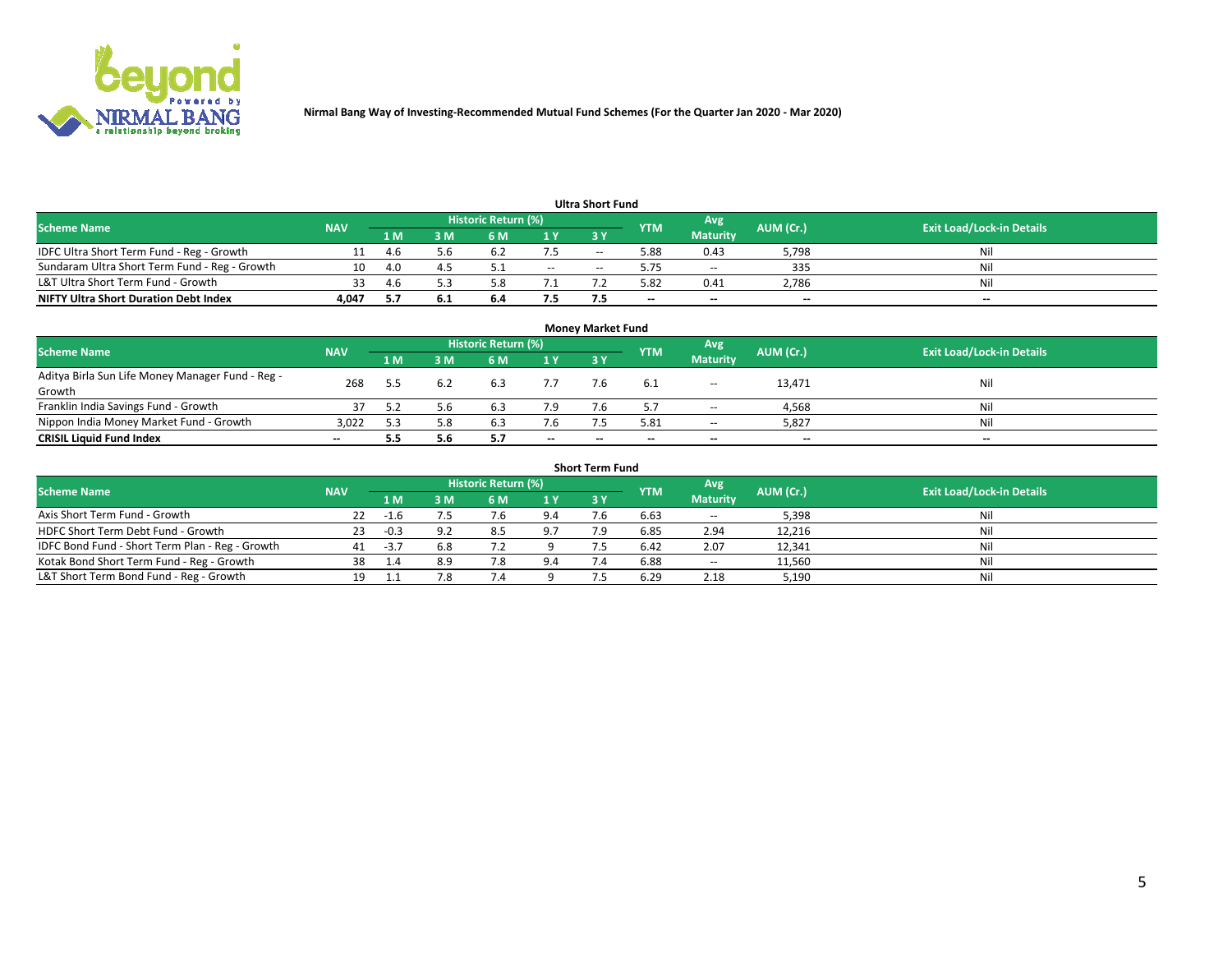

| <b>Low Duration Fund</b>                  |            |     |     |                            |     |  |            |                 |           |                                  |  |  |  |
|-------------------------------------------|------------|-----|-----|----------------------------|-----|--|------------|-----------------|-----------|----------------------------------|--|--|--|
| <b>Scheme Name</b>                        | <b>NAV</b> |     |     | <b>Historic Return (%)</b> |     |  | <b>YTM</b> | Avg             | AUM (Cr.) | <b>Exit Load/Lock-in Details</b> |  |  |  |
|                                           |            | 1 M | ያ M | 5 M                        | 1 V |  |            | <b>Maturity</b> |           |                                  |  |  |  |
| Axis Treasury Advantage Fund - Growth     | 2.244      |     | 5.8 | b.4                        | 8.2 |  | 5.99       | $- -$           | 5,894     | Nil                              |  |  |  |
| Canara Robeco Savings Fund - Reg - Growth |            |     |     |                            |     |  | 5.87       | $-$             | 1,127     | Nil                              |  |  |  |
| IDFC Low Duration Fund - Reg - Growth     |            |     |     | b.4                        |     |  | 5.93       | 1.02            | 6,222     | Nil                              |  |  |  |

| <b>Banking &amp; PSU Bond Funds</b>            |            |      |    |                            |      |     |            |                 |           |                                  |  |  |  |
|------------------------------------------------|------------|------|----|----------------------------|------|-----|------------|-----------------|-----------|----------------------------------|--|--|--|
| <b>Scheme Name</b>                             | <b>NAV</b> |      |    | <b>Historic Return (%)</b> |      |     | <b>YTM</b> | Avg             | AUM (Cr.) | <b>Exit Load/Lock-in Details</b> |  |  |  |
|                                                |            | 1 M  | sм | 6 M                        | 71 Y | 3Y  |            | <b>Maturity</b> |           |                                  |  |  |  |
| HDFC Banking and PSU Debt Fund - Reg - Growth  | Ίh         | - 37 |    | 8.3                        | 9.9  |     | 7.00       | 3.10            | 5,323     | Ni                               |  |  |  |
| Kotak Banking and PSU Debt Fund - Reg - Growth | 46         | -37  |    | 8.4                        | 10.5 | 8.3 | 6.93       | $\sim$ $\sim$   | 5.225     | Ni                               |  |  |  |
| IDFC Banking & PSU Debt Fund - Reg - Growth    |            |      |    |                            | 10.4 |     | 6.56       | 3.02            | 14.069    | Ni                               |  |  |  |

| <b>Corporate Bond Funds</b>                         |            |        |                                                       |      |      |                                  |      |                 |        |                                                         |  |  |  |  |
|-----------------------------------------------------|------------|--------|-------------------------------------------------------|------|------|----------------------------------|------|-----------------|--------|---------------------------------------------------------|--|--|--|--|
| <b>Scheme Name</b>                                  | <b>NAV</b> |        | Historic Return (%)<br>Avg<br>AUM (Cr.)<br><b>YTM</b> |      |      | <b>Exit Load/Lock-in Details</b> |      |                 |        |                                                         |  |  |  |  |
|                                                     |            | 1 M    | : M                                                   | 6 M  | 1Y   | 3V                               |      | <b>Maturity</b> |        |                                                         |  |  |  |  |
| ICICI Prudential Corporate Bond Fund - Reg - Growth | 21         | -0.1   | 8.3                                                   |      | 9.6  |                                  | 6.76 | $\sim$          | 13,243 | Nil                                                     |  |  |  |  |
| L&T Triple Ace Bond Fund - Reg - Growth             |            |        |                                                       | 10.8 | 14.3 |                                  |      | 8.45            | 3,081  | If redeemed bet. 0 Month to 3 Month; Exit Load is 0.5%; |  |  |  |  |
| Kotak Corporate Bond Fund - Std - Growth            | 2,678      | $-0.3$ | 6.9                                                   | ے ،  | 9.1  |                                  | 6.63 | $\sim$ $\sim$   | 4,840  | Nil                                                     |  |  |  |  |

|                                            |            |         |     |                     |      | <b>Credit Risk Fund</b> |            |                 |           |                                                           |
|--------------------------------------------|------------|---------|-----|---------------------|------|-------------------------|------------|-----------------|-----------|-----------------------------------------------------------|
| <b>Scheme Name</b>                         | <b>NAV</b> |         |     | Historic Return (%) |      |                         | <b>YTM</b> | Avg             | AUM (Cr.) | <b>Exit Load/Lock-in Details</b>                          |
|                                            |            | 1 M     | : M | 6 M                 | '1 Y | 3 Y                     |            | <b>Maturity</b> |           |                                                           |
| ICICI Prudential Credit Risk Fund - Growth | 22         | $-0.9$  | 9.1 | 9.8                 | 9.8  |                         | 9.41       | $\sim$ $\sim$   | 12,872    | If redeemed bet. 0 Year to 1 Year; Exit Load is 1%;       |
| Kotak Credit Risk Fund - Reg - Growth      | 22         | $-18.6$ | 3.6 |                     |      |                         | 8.71       | $\sim$ $\sim$   | 5,280     | If redeemed bet. 0 Year to 1 Year; Exit Load is 1%;       |
|                                            |            |         |     |                     |      |                         |            |                 |           | If redeemed bet. 0 Month to 12 Month; Exit Load is 3%; If |
| SBI Credit Risk Fund - Growth              |            |         |     |                     |      |                         | 8.58       | $- -$           | 5,083     | redeemed bet. 12 Month to 24 Month; Exit Load is 1.5%; If |
|                                            |            |         |     |                     |      |                         |            |                 |           | redeemed bet. 24 Month to 36 Month; Exit Load is 0.75%;   |